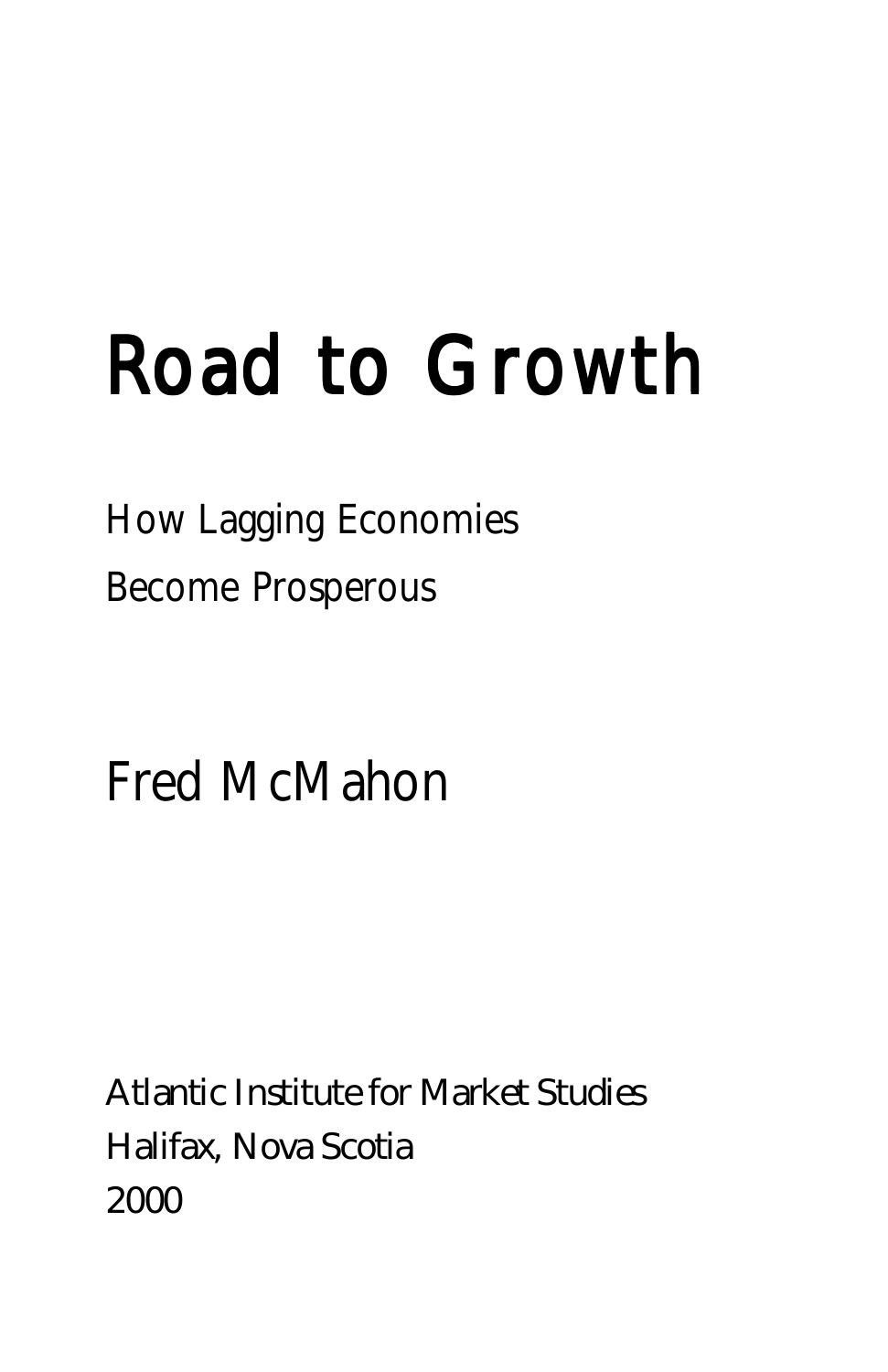© 2000 Atlantic Institute for Market Studies

All rights reserved. No part of this book may be reproduced or transmitted in any form or by any means without prior permission from the copyright holder.

Published by Atlantic Institute for Market Studies 1657 Barrington Street, Suite 521 Halifax NS B3J 2A1

Telephone: (902) 429-1143 Fax: (902) 425-1393 E-mail: aims@aims.ca Web site: www.aims.ca

Canadian Cataloguing in Publication Data Fred McMahon,

Road to Growth

Includes bibliograhpical references and index ISBN 1-896928-02-1

1. Economic development — Case studies. I. Atlantic Institute for Market Studies. II. Title. HD87.M318 2000 338.9 C00-950005-7

Printed and bound in Canada

Cover illustration: Edgar Beals Page Layout: EE Editorial Services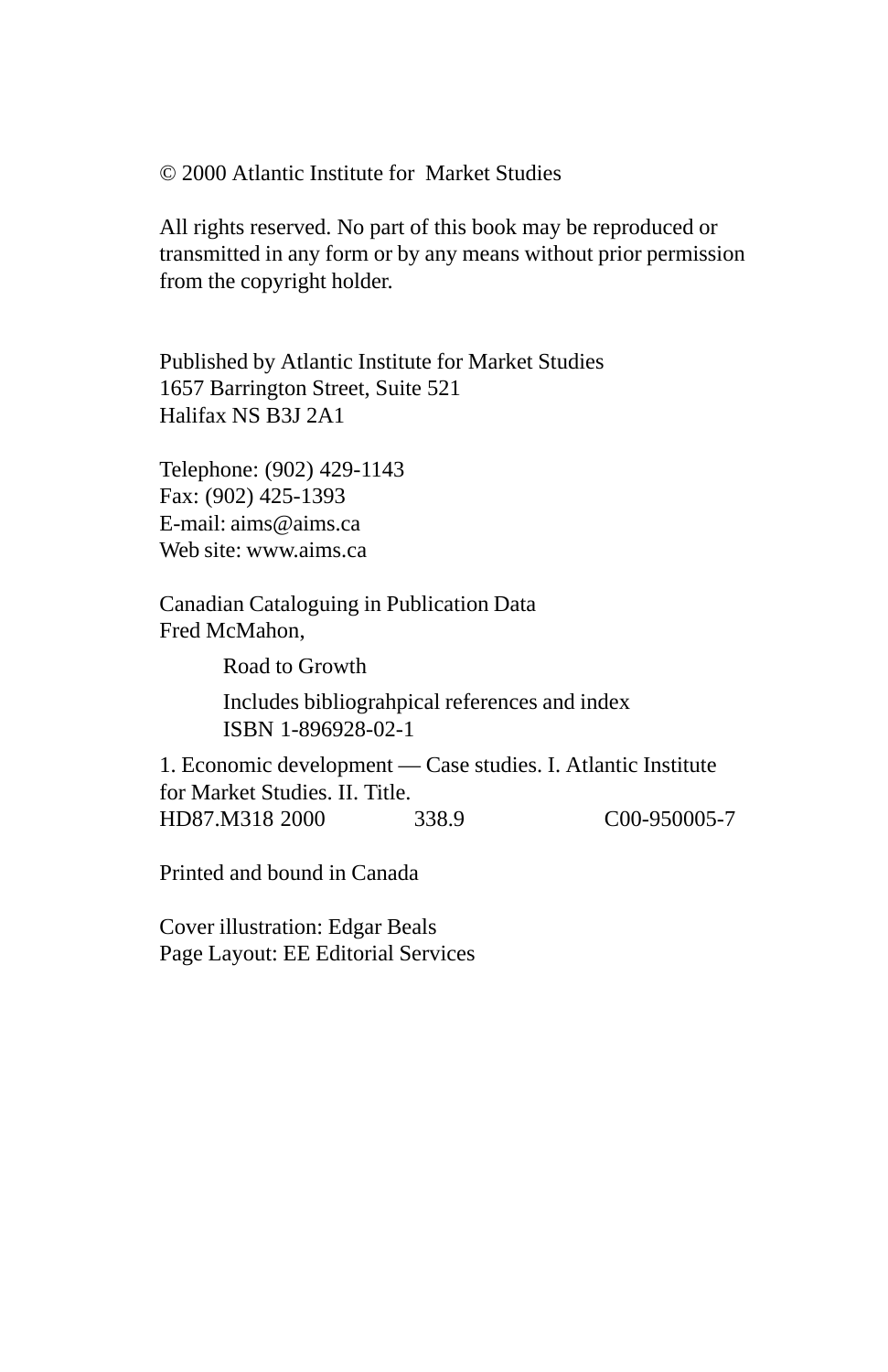## Acknowledgements

A generous grant from the Donner Canadian Foundation made this work possible. I can only hope it matches in merit the many other contributions to public-policy debate across Canada that the foundation has supported.

I need to thank two AIMS presidents, Brian Lee Crowley and Don Cayo, whose patience was also required for the completion of the work. At almost every point in the process, I have been behind schedule, and they both cheerfully suffered through incessant delays.

Former Irish Prime Minister John Bruton generously contributed the insightful foreword. Mr. Bruton, of course, played a key role in Ireland's powerful economic growth in recent years. His words go well beyond the standard introductory piece and contribute genuine value to this volume.

Numerous people in the jurisdictions examined in this book were extremely generous with their time and insight in helping a stranger from far away try to understand what makes their economies tick.

The many advance reviewers of the book, particularly from the AIMS Board of Research Advisors, generously helped with insightful comments and strong criticism where I went wrong. Any remaining errors are my responsibility.

Elizabeth Eve has ably led the production team. Peter King has carefully copy-edited the book. And Edgar Beals provided the delightful cover illustration.

My mother, Phyllis McMahon, turned 80 just as this book entered into production. I would like to dedicate it to her.

> Fred McMahon Senior Policy Analyst Atlantic Institute for Market Studies